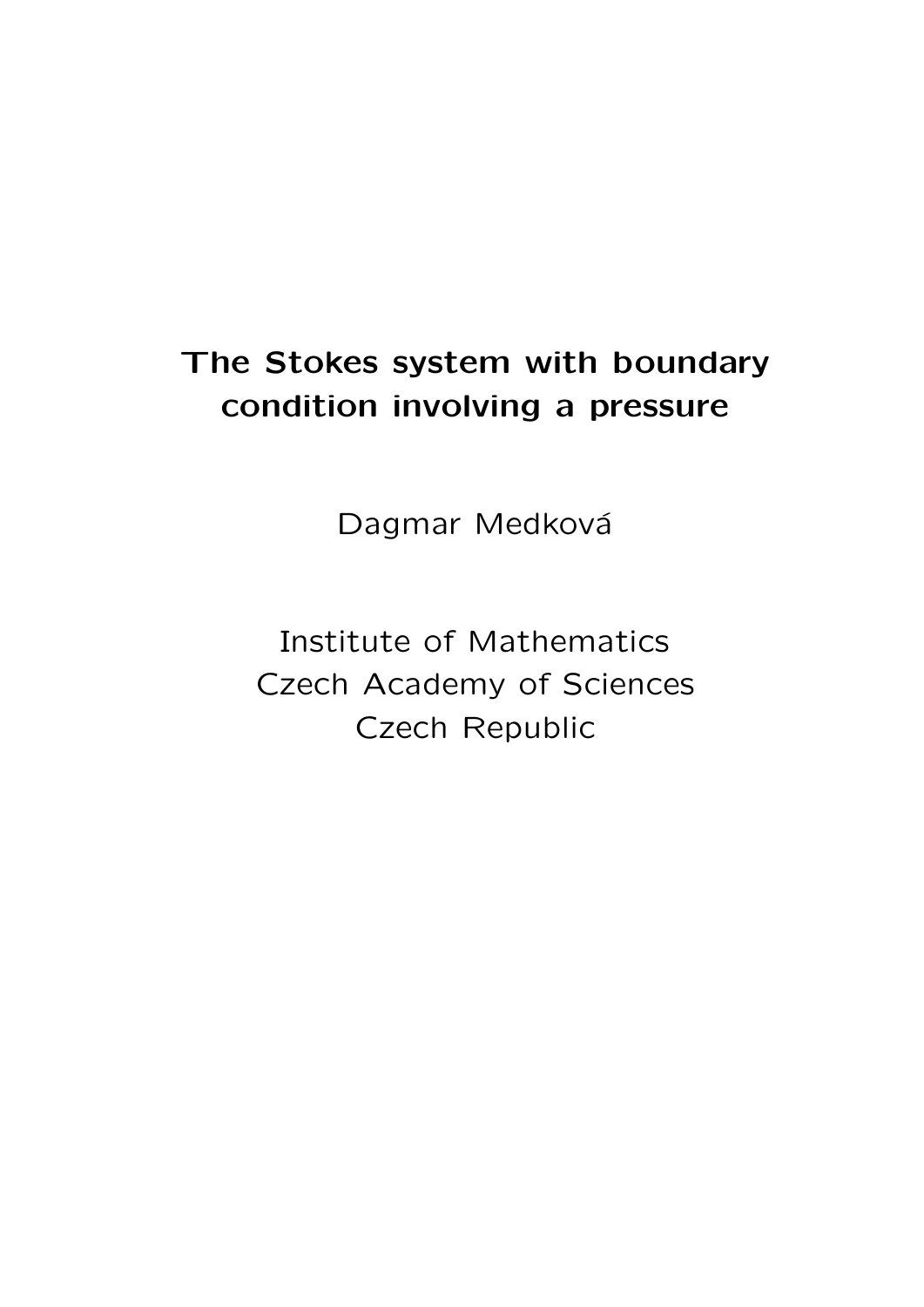$$
-\Delta u + \nabla \pi = F, \quad \nabla \cdot u = G \quad \text{in } \Omega,
$$

 $\pi = h$ ,  $\mathbf{u} \cdot \tau = g$  on  $\partial \Omega$ 

 $\Omega \subset R^2$  is a bounded simply connected domain.  $τ$  is the tangential vector on  $\partial Ω$ .

Ch. Amrouche, P. Penel, N. Seloula, Some remarks on the boundary conditions in the theory of Navier-Stokes equations, Ann. Math. Blaise Pascal 20 (2013), 37–73.

in  $W^{1,p}(\Omega ,R^3)\times W^{1,p}(\Omega )$  for  $\Omega \,\subset\, R^3,\,\,\partial \Omega \,\in\,$  $C^{1,1}$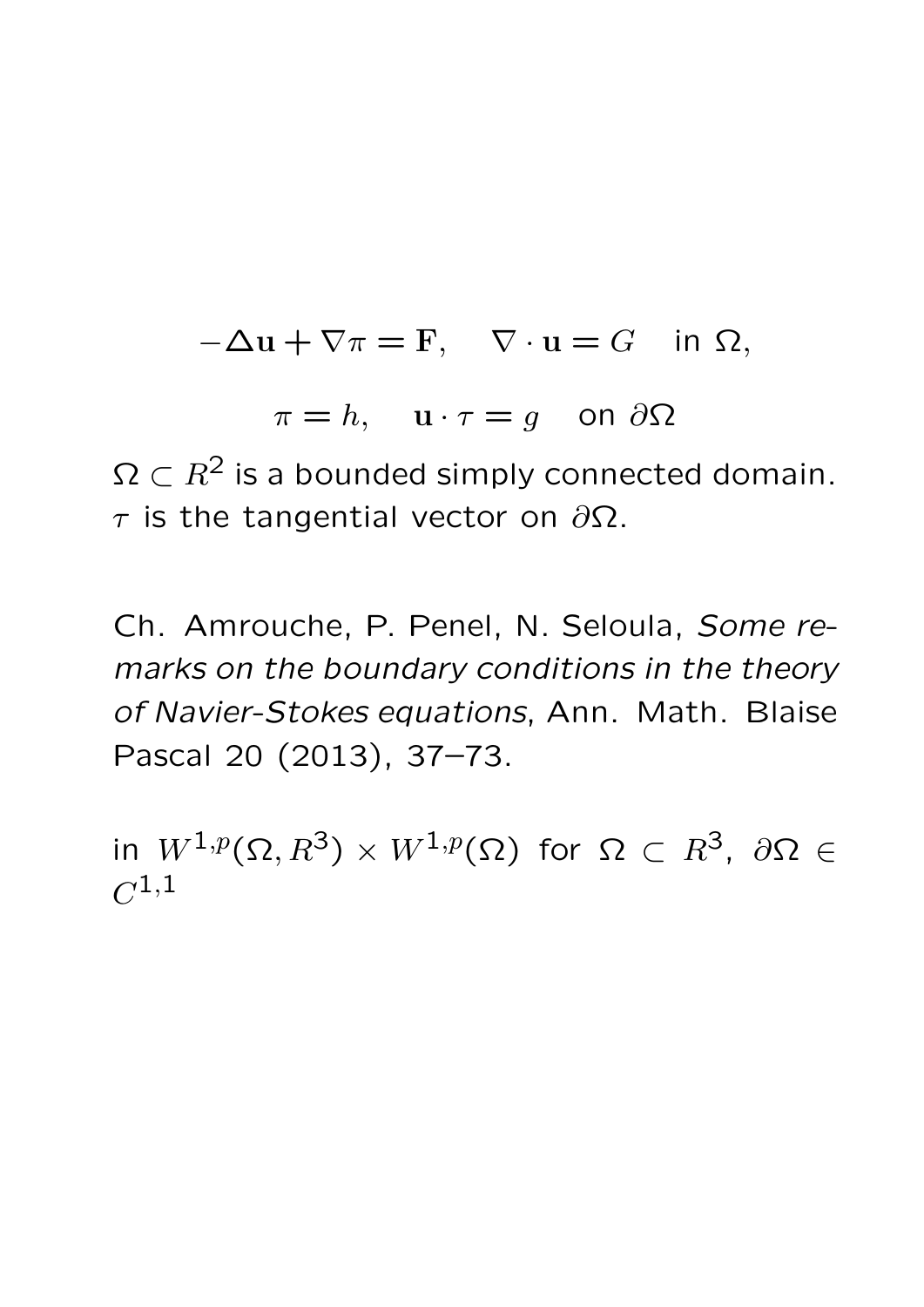Let  $\Omega \subset R^2$  be a bounded domain with connected boundary of class  $\mathcal{C}^{k,1}$ ,  $k \in N$ ,  $1 <$  $p, q < \infty$ ,  $1/q < s < k + 1$ ,  $s - 1/q \notin N_0$ ,  $1/p < t < k$ ,  $t - 1/p \notin N_0$ , and  $t < s + 1$ ,  $p \leq q$ . If  $t = s + 1$  suppose moreover that  $p = q$ . If  $q \in W^{t-1/p,p}(\partial \Omega)$ ,  $h \in W^{s-1/q,q}(\partial \Omega)$ ,  $\mathbf{F} \in W^{s-1,q}(\Omega,\mathbb{R}^2)$ ,  $G \in W^{s,q}(\Omega)$ , then there exists a unique solution  $(\mathbf{u}, \pi) \in W^{t,p}(\Omega, R^2) \times$  $W^{s,q}(\Omega)$  of the problem

 $-\Delta u + \nabla \pi = F$ ,  $\nabla \cdot u = G$  in  $\Omega$ ,

$$
\mathbf{u} \cdot \tau = g, \quad \pi = h \quad \text{on } \partial \Omega.
$$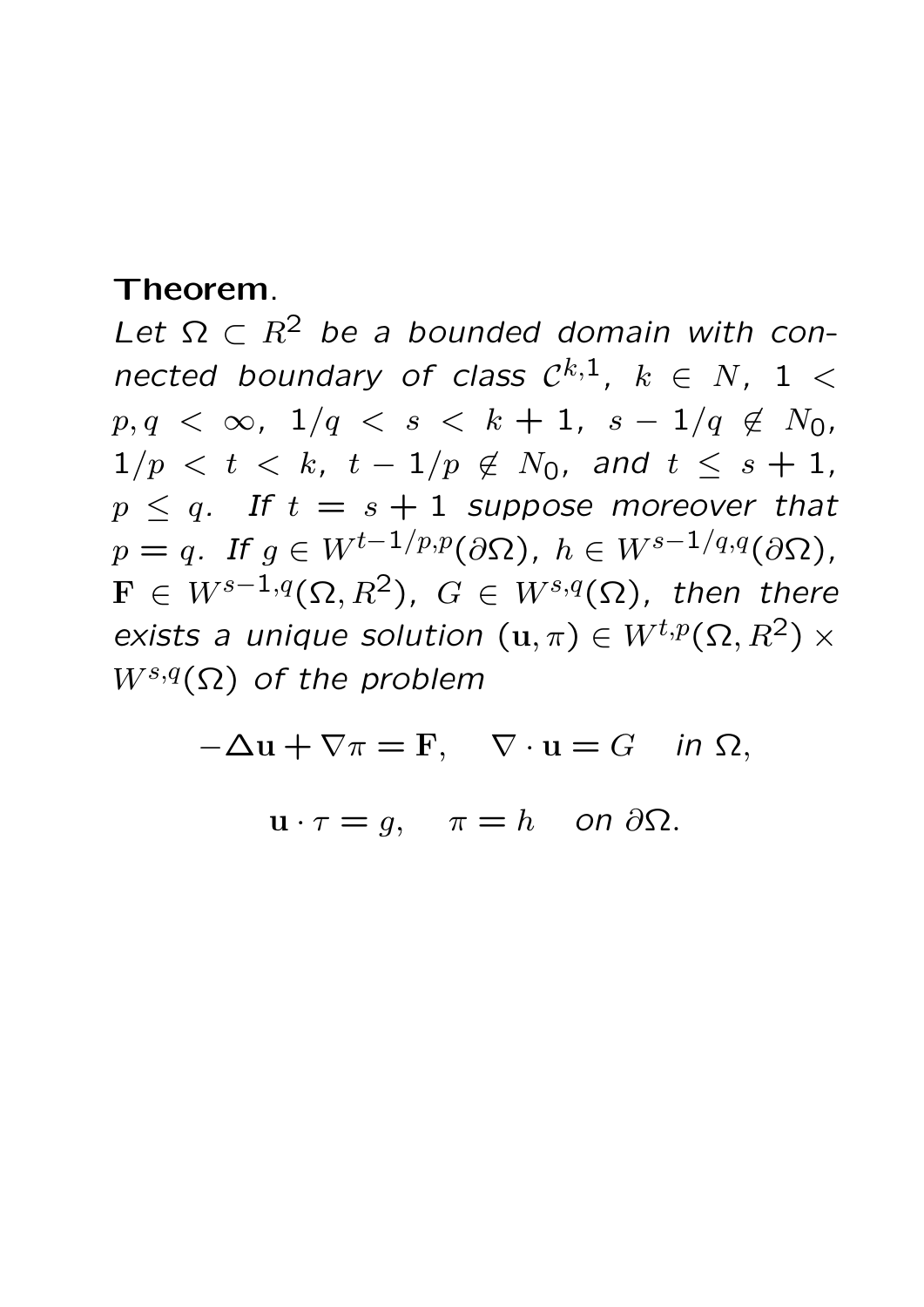Let  $\Omega \subset R^2$  be a bounded domain with connected boundary of class  $\mathcal{C}^{k,1}$ ,  $k \in N$ ,  $1 <$  $p, q, r, \beta < \infty$ ,  $1/q < s < k + 1$ ,  $1/p < t < k$ , and  $t \leq s+1$ ,  $p \leq q$ . If  $t = s+1$  suppose moreover that  $p = q$  and  $r \leq \beta$ . If  $g \in B^{p,\beta}_{t-1/p}(\partial \Omega)$ ,  $h\in B^{q,r}_{s-1/q}(\partial\Omega)$ ,  $\mathrm{F}\in B^{q,r}_{s-1}$  $s-1^{q,r}(\Omega,R^2)$ ,  $G \in B_s^{q,r}(\Omega)$ , then there exists a unique solution  $(u, \pi) \in$  $B^{p,\beta}_t$  $t^{p,\beta}_t(\Omega,R^2)\times B^{q,r}_s(\Omega)$  of the problem

 $-\Delta u + \nabla \pi = F$ ,  $\nabla \cdot u = G$  in  $\Omega$ ,

 $u \cdot \tau = g$ ,  $\pi = h$  on  $\partial \Omega$ .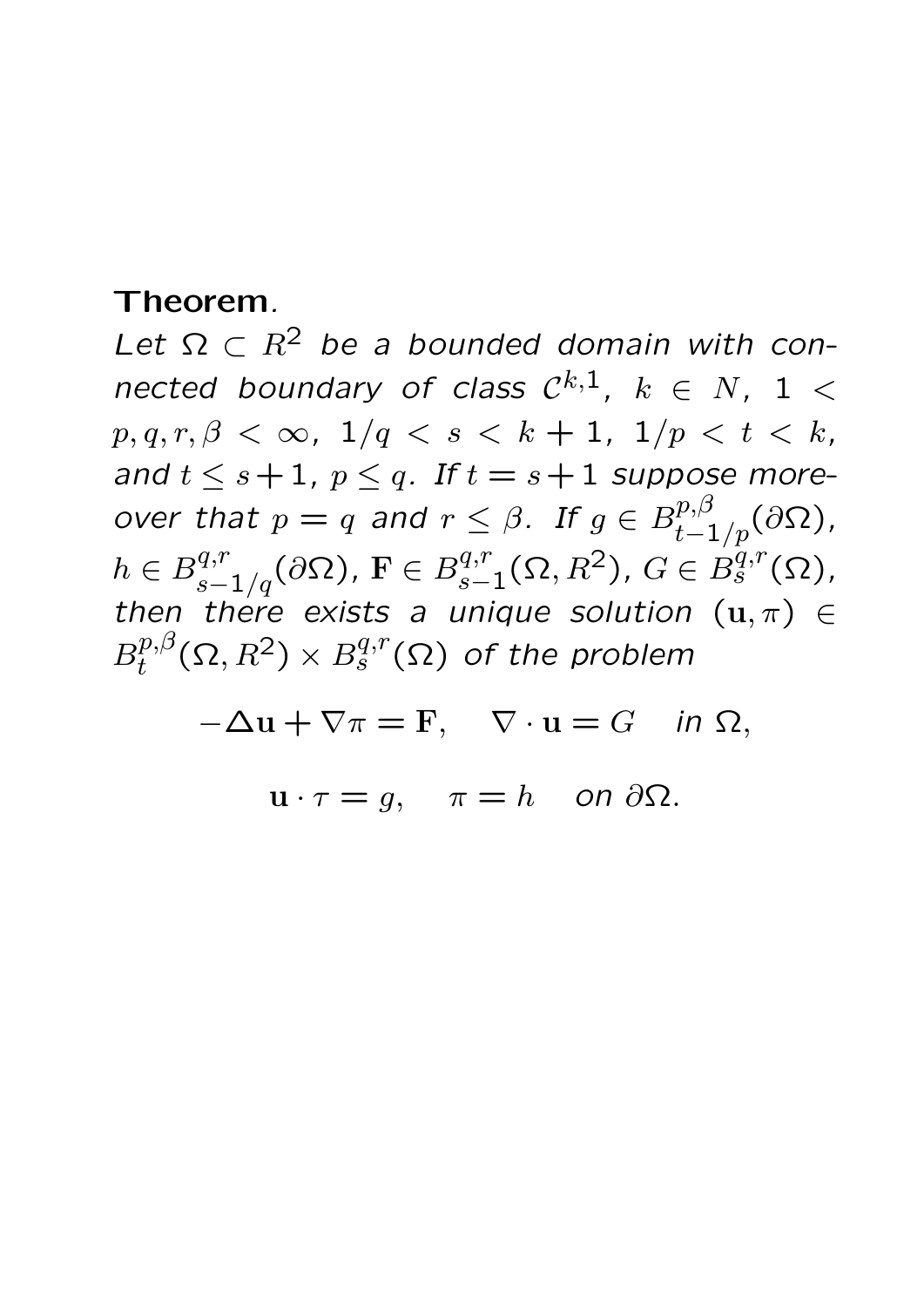Let  $k \in N$ ,  $0 < \gamma < 1$ ,  $\Omega \subset R^2$  be a bounded domain with connected boundary of class  $C^{k+2,\gamma}$ . Suppose that  $\mathbf{F} \in \mathcal{C}^{k-1,\gamma}(\overline{\Omega},R^2)$ ,  $G \in \mathcal{C}^{k,\gamma}(\overline{\Omega})$ ,  $h \in C^{k,\gamma}(\partial\Omega)$ ,  $g \in C^{k+1,\gamma}(\partial\Omega)$ . Then there exists a unique solution  $(\mathbf{u}, \pi) \in C^{k+1,\gamma}(\overline{\Omega}, R^2) \times$  $\mathcal{C}^{k,\gamma}(\overline{\Omega})$  of the problem

 $-\Delta u + \nabla \pi = F$ ,  $\nabla \cdot u = G$  in  $\Omega$ ,

$$
\mathbf{u} \cdot \tau = g, \quad \pi = h \quad \text{on } \partial \Omega.
$$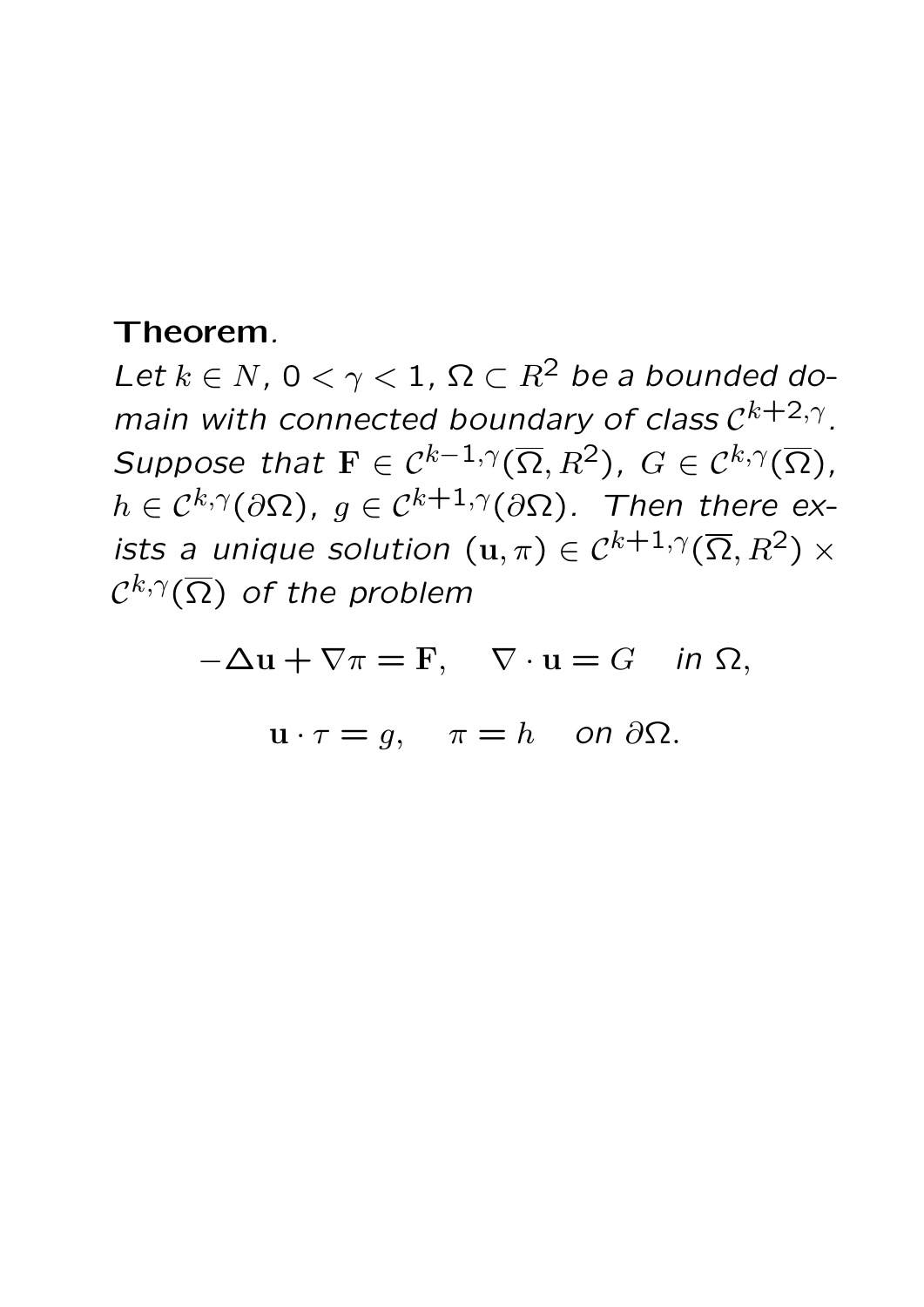$$
a>0\ \text{fixed}
$$

The nontangential approach regions of opening a at the point  $x \in \partial \Omega$ 

 $\Gamma_a(\mathbf{x}) = \{ \mathbf{y} \in \Omega; |\mathbf{x} - \mathbf{y}| < (1 + a) dist(\mathbf{y}, \partial \Omega) \}.$ 

The nontangential maximal function of v on  $∂Ω$ 

$$
M_a(\mathbf{v})(\mathbf{x}) = \sup\{|\mathbf{v}(\mathbf{y})|; \mathbf{y} \in \Gamma_a(\mathbf{x})\}.
$$

The nontangential limit of v at  $x \in \partial \Omega$ 

$$
v(x) = \lim_{\Gamma(x) \ni y \to x} v(y)
$$